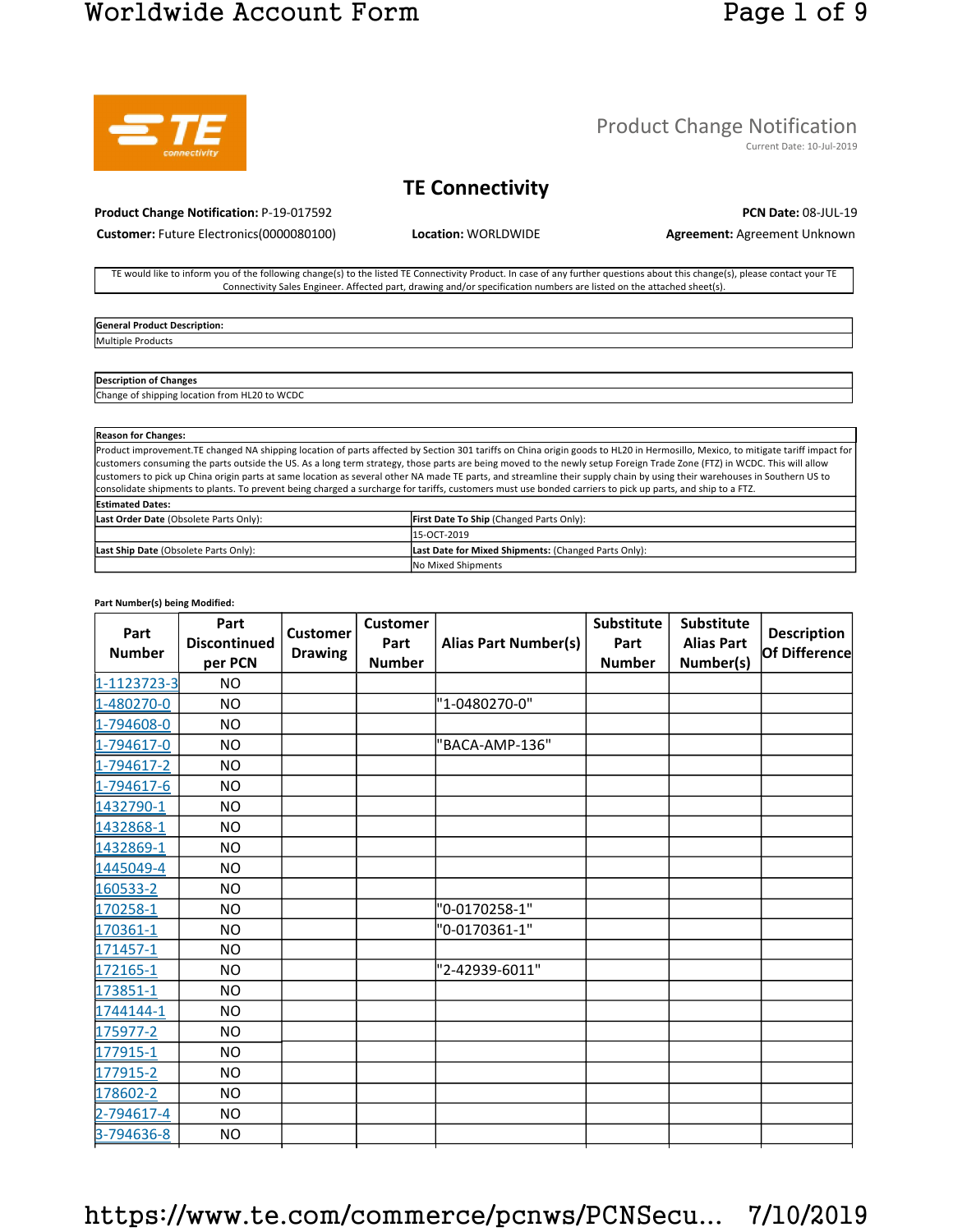| Part<br><b>Number</b> | Part<br><b>Discontinued</b><br>per PCN | <b>Customer</b><br><b>Drawing</b> | <b>Customer</b><br>Part<br><b>Number</b> | <b>Alias Part Number(s)</b>                                           | Substitute<br>Part<br><b>Number</b> | Substitute<br><b>Alias Part</b><br>Number(s) | <b>Description</b><br>Of Difference |
|-----------------------|----------------------------------------|-----------------------------------|------------------------------------------|-----------------------------------------------------------------------|-------------------------------------|----------------------------------------------|-------------------------------------|
| 350851-1              | NO.                                    |                                   |                                          | "0-0350851-1",<br>"2021755", "CU3086-<br>000", "AMPS-0-<br>0350851-1" |                                     |                                              |                                     |
| 4-794630-0            | NO.                                    |                                   |                                          |                                                                       |                                     |                                              |                                     |
| 4-794636-6            | NO.                                    |                                   |                                          |                                                                       |                                     |                                              |                                     |
| 41802                 | NO.                                    |                                   |                                          |                                                                       |                                     |                                              |                                     |
| 61118-1               | NO.                                    |                                   |                                          | "0-0061118-1"                                                         |                                     |                                              |                                     |
| 62935-1               | NO.                                    |                                   |                                          |                                                                       |                                     |                                              |                                     |
| 770421-1              | NO.                                    |                                   |                                          |                                                                       |                                     |                                              |                                     |
| 794616-4              | NO.                                    |                                   |                                          |                                                                       |                                     |                                              |                                     |
| 794616-6              | NO.                                    |                                   |                                          |                                                                       |                                     |                                              |                                     |
| 794617-8              | NO.                                    |                                   |                                          |                                                                       |                                     |                                              |                                     |
| 925075                | NO.                                    |                                   |                                          |                                                                       |                                     |                                              |                                     |

Customer: Future Electronics Inc ( 3181979 ) **Location:** Cranberry Township **Agreement Number:** Agreement Unknown **Part Number(s) being Modified:** 

**Part Number Part Discontinued per PCN Customer Drawing Customer Part Number Alias Part Number(s) Substitute Part Number Part Number(s) Substitute Alias Description Of Difference** 170258-1 NO "0-0170258-1"

**Part Number(s) being Modified:** 

**Customer:** Future Electronics Ltd ( 1273129 ) **Location:** Egham **Agreement Number:** Agreement Unknown

| Part<br><b>Number</b> | Part<br>Discontinued<br>per PCN | <b>Customer</b><br><b>Drawing</b> | <b>Customer</b><br>Part<br><b>Number</b> | <b>Alias Part Number(s)</b>                                           | <b>Substitute</b><br>Part<br><b>Number</b> | <b>Substitute</b><br><b>Alias Part</b><br>Number(s) | <b>Description</b><br>Of Difference |
|-----------------------|---------------------------------|-----------------------------------|------------------------------------------|-----------------------------------------------------------------------|--------------------------------------------|-----------------------------------------------------|-------------------------------------|
| 1-480270-0            | NO.                             |                                   |                                          | "1-0480270-0"                                                         |                                            |                                                     |                                     |
| 1-794608-0            | NO.                             |                                   |                                          |                                                                       |                                            |                                                     |                                     |
| $1 - 794617 - 0$      | NO.                             |                                   |                                          | 'BACA-AMP-136"                                                        |                                            |                                                     |                                     |
| $1 - 794617 - 2$      | NO.                             |                                   |                                          |                                                                       |                                            |                                                     |                                     |
| 1-794617-6            | NO.                             |                                   |                                          |                                                                       |                                            |                                                     |                                     |
| 160533-2              | NO.                             |                                   |                                          |                                                                       |                                            |                                                     |                                     |
| 172165-1              | NO.                             |                                   |                                          | "2-42939-6011"                                                        |                                            |                                                     |                                     |
| 175977-2              | NO.                             |                                   |                                          |                                                                       |                                            |                                                     |                                     |
| 178602-2              | NO.                             |                                   |                                          |                                                                       |                                            |                                                     |                                     |
| $2 - 794617 - 4$      | NO.                             |                                   |                                          |                                                                       |                                            |                                                     |                                     |
| 350851-1              | NO.                             |                                   |                                          | "0-0350851-1",<br>"2021755", "CU3086-<br>000", "AMPS-0-<br>0350851-1" |                                            |                                                     |                                     |
| 4-794630-0            | NO.                             |                                   |                                          |                                                                       |                                            |                                                     |                                     |
| 61118-1               | NO.                             |                                   |                                          | "0-0061118-1"                                                         |                                            |                                                     |                                     |
|                       |                                 |                                   |                                          |                                                                       |                                            |                                                     |                                     |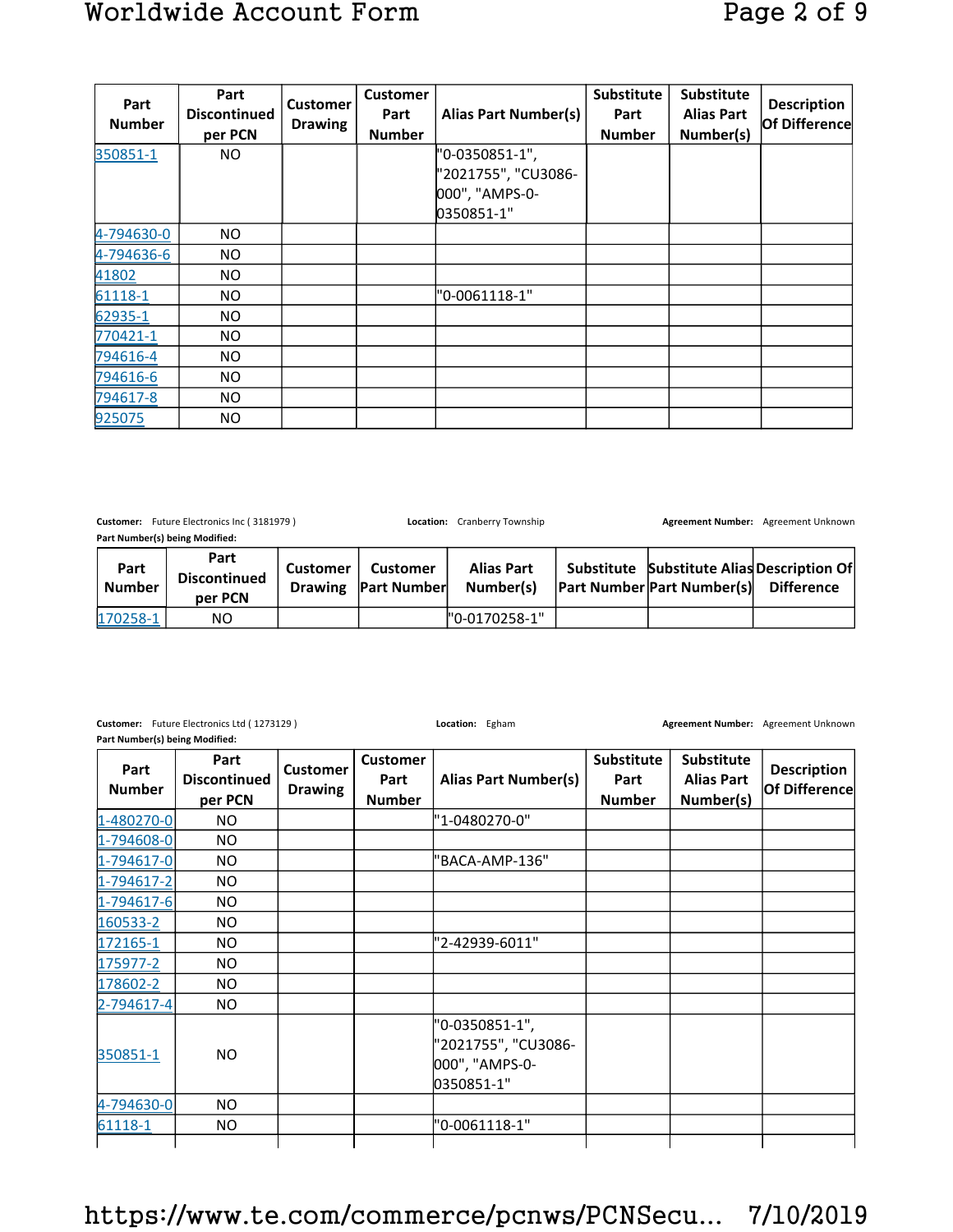| Part<br><b>Number</b> | Part<br><b>Discontinued</b><br>per PCN | <b>Customer</b><br><b>Drawing</b> | <b>Customer</b><br>Part<br><b>Number</b> | <b>Alias Part Number(s)</b> | <b>Substitute</b><br>Part<br><b>Number</b> | <b>Substitute</b><br><b>Alias Part</b><br>Number(s) | <b>Description</b><br>Of Difference |
|-----------------------|----------------------------------------|-----------------------------------|------------------------------------------|-----------------------------|--------------------------------------------|-----------------------------------------------------|-------------------------------------|
| 770421-1              | NO.                                    |                                   |                                          |                             |                                            |                                                     |                                     |
| 794616-4              | NO.                                    |                                   |                                          |                             |                                            |                                                     |                                     |
| 794616-6              | NO.                                    |                                   |                                          |                             |                                            |                                                     |                                     |
| 794617-8              | NO.                                    |                                   |                                          |                             |                                            |                                                     |                                     |
| 925075                | NO.                                    |                                   |                                          |                             |                                            |                                                     |                                     |

**Customer:** Future Electronics Asia Pacific ( 2923061 ) **Location:** Singapore **Agreement Number:** Agreement Unknown **Part Number(s) being Modified:** 

| Part<br><b>Number</b> | Part<br><b>Discontinued</b><br>per PCN | <b>Customer</b><br><b>Drawing</b> | <b>Customer</b><br>Part<br><b>Number</b> | <b>Alias Part</b><br>Number(s) | <b>Substitute</b><br><b>Part Number</b> | Substitute<br><b>Alias Part</b><br>Number(s) | Description Of<br><b>Difference</b> |
|-----------------------|----------------------------------------|-----------------------------------|------------------------------------------|--------------------------------|-----------------------------------------|----------------------------------------------|-------------------------------------|
| 1-1123723-3           | NO.                                    |                                   |                                          |                                |                                         |                                              |                                     |
| 1-480270-0            | NO                                     |                                   |                                          | "1-0480270-0"                  |                                         |                                              |                                     |
| $1 - 794617 - 0$      | NO.                                    |                                   |                                          | "BACA-AMP-<br>136"             |                                         |                                              |                                     |
| 172165-1              | NO.                                    |                                   |                                          | "2-42939-6011"                 |                                         |                                              |                                     |
| 175977-2              | NO.                                    |                                   |                                          |                                |                                         |                                              |                                     |
| 770421-1              | NO.                                    |                                   |                                          |                                |                                         |                                              |                                     |
| 794616-4              | NO.                                    |                                   |                                          |                                |                                         |                                              |                                     |
| 794617-8              | NO.                                    |                                   |                                          |                                |                                         |                                              |                                     |

**Customer:** Future Electronics Inc ( 2837131 ) **Location:** Singapore **Agreement Number:** Agreement Unknown

**Part Number(s) being Modified: Part Number Part Discontinued per PCN Customer Drawing Customer Part Number Alias Part Number(s) Substitute Part Number Part Number(s) Substitute Alias Description Of Difference** 172165-1 NO NO 2-42939-6011"

**Customer:** Future Electronics Inc. ( 1319888 ) **Location:** Singapore **Agreement Number:** Agreement Unknown **Part Number(s) being Modified:** 

| Part<br><b>Number</b> | Part<br><b>Discontinued</b><br>per PCN | <b>Customer</b><br><b>Drawing</b> | <b>Customer</b><br>Part<br><b>Number</b> | <b>Alias Part</b><br>Number(s) | Substitute<br><b>Part Number</b> | <b>Substitute</b><br><b>Alias Part</b><br>Number(s) | Description Of<br><b>Difference</b> |
|-----------------------|----------------------------------------|-----------------------------------|------------------------------------------|--------------------------------|----------------------------------|-----------------------------------------------------|-------------------------------------|
| 1-480270-0            | NO.                                    |                                   |                                          | "1-0480270-0"                  |                                  |                                                     |                                     |
| 1-794608-0            | NO.                                    |                                   |                                          |                                |                                  |                                                     |                                     |
| $1 - 794617 - 0$      | NO.                                    |                                   |                                          | l"BACA-AMP-<br>136"            |                                  |                                                     |                                     |
| $1 - 794617 - 2$      | NO.                                    |                                   |                                          |                                |                                  |                                                     |                                     |
| $1 - 794617 - 6$      | NO.                                    |                                   |                                          |                                |                                  |                                                     |                                     |
|                       |                                        |                                   |                                          |                                |                                  |                                                     |                                     |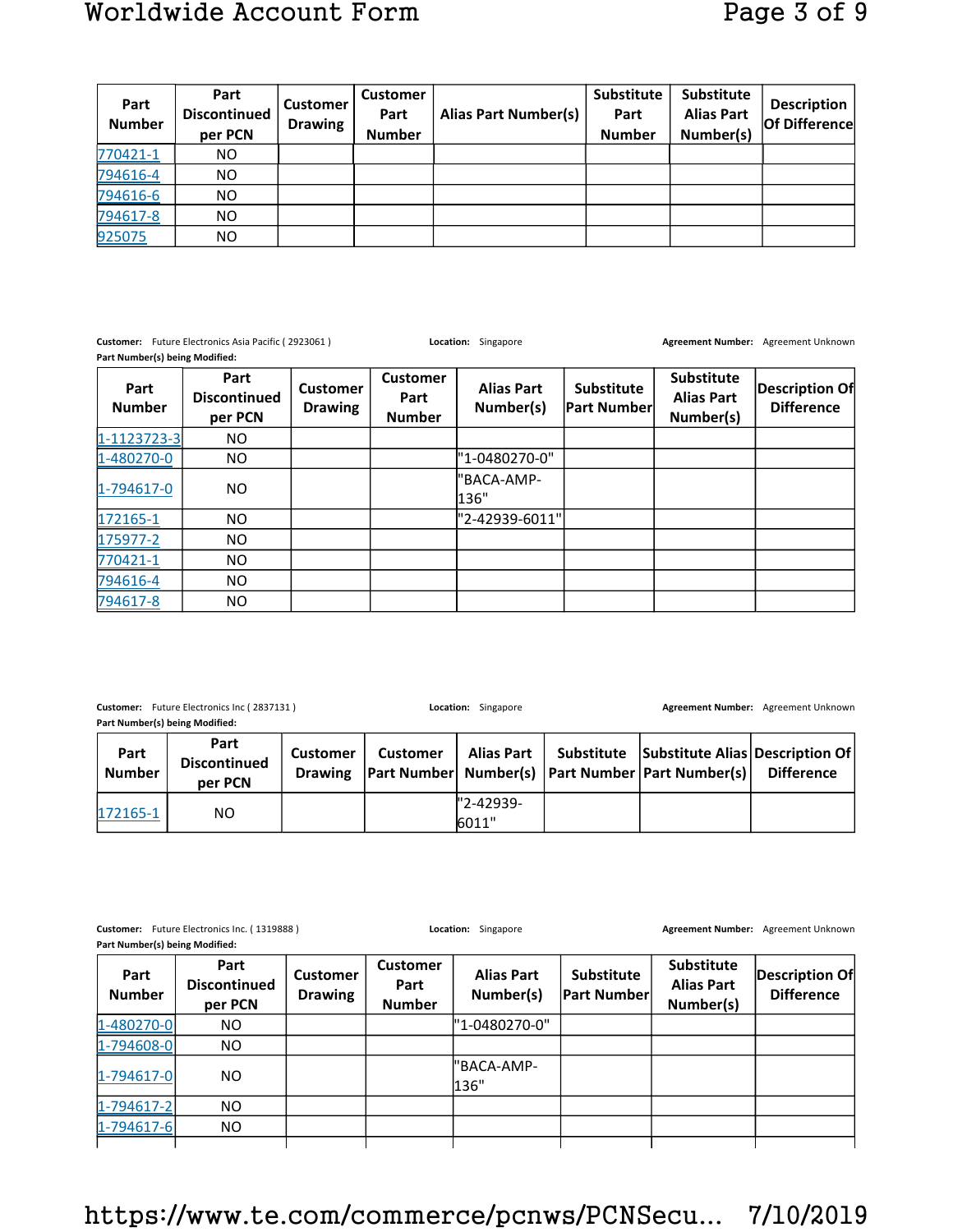| Part<br><b>Number</b> | Part<br><b>Discontinued</b><br>per PCN | <b>Customer</b><br><b>Drawing</b> | <b>Customer</b><br>Part<br><b>Number</b> | <b>Alias Part</b><br>Number(s) | Substitute<br> Part Number | <b>Substitute</b><br><b>Alias Part</b><br>Number(s) | Description Of<br><b>Difference</b> |
|-----------------------|----------------------------------------|-----------------------------------|------------------------------------------|--------------------------------|----------------------------|-----------------------------------------------------|-------------------------------------|
| 170361-1              | NO.                                    |                                   |                                          | "0-0170361-1"                  |                            |                                                     |                                     |
| 170361-1              | NO.                                    |                                   |                                          | "0-0170361-1"                  |                            |                                                     |                                     |
| 171457-1              | NO.                                    |                                   |                                          |                                |                            |                                                     |                                     |
| 172165-1              | NO                                     |                                   |                                          | "2-42939-6011"                 |                            |                                                     |                                     |
| 173851-1              | NO.                                    |                                   |                                          |                                |                            |                                                     |                                     |
| 3-794636-8            | NO.                                    |                                   |                                          |                                |                            |                                                     |                                     |
| 4-794630-0            | NO.                                    |                                   |                                          |                                |                            |                                                     |                                     |
| 41802                 | NO.                                    |                                   |                                          |                                |                            |                                                     |                                     |
| 61118-1               | NO.                                    |                                   |                                          | "0-0061118-1"                  |                            |                                                     |                                     |
| 770421-1              | NO.                                    |                                   |                                          |                                |                            |                                                     |                                     |
| 794616-4              | NO.                                    |                                   |                                          |                                |                            |                                                     |                                     |
| 794617-8              | NO.                                    |                                   |                                          |                                |                            |                                                     |                                     |
| 794617-8              | NO.                                    |                                   |                                          |                                |                            |                                                     |                                     |

**Customer:** Future Electronics Inc. ( 2883079 ) **Location:** Singapore **Agreement Number:** Agreement Unknown **Part Number(s) being Modified:** 

| Part<br><b>Number</b> | Part<br><b>Discontinued</b><br>per PCN | <b>Customer</b><br><b>Drawing</b> | <b>Customer</b><br>Part<br><b>Number</b> | <b>Alias Part</b><br>Number(s) | Substitute<br>Part Number | Substitute<br><b>Alias Part</b><br>Number(s) | <b>Description Of</b><br><b>Difference</b> |
|-----------------------|----------------------------------------|-----------------------------------|------------------------------------------|--------------------------------|---------------------------|----------------------------------------------|--------------------------------------------|
| 1-794608-0            | NO.                                    |                                   |                                          |                                |                           |                                              |                                            |
| 1-794617-0            | NO.                                    |                                   |                                          | 'BACA-AMP-<br>136"             |                           |                                              |                                            |
| 1-794617-2            | NO.                                    |                                   |                                          |                                |                           |                                              |                                            |
| 1-794617-6            | NO.                                    |                                   |                                          |                                |                           |                                              |                                            |
| 170361-1              | NO.                                    |                                   |                                          | "0-0170361-1"                  |                           |                                              |                                            |
| 170361-1              | NO.                                    |                                   |                                          | "0-0170361-1"                  |                           |                                              |                                            |
| 171457-1              | NO.                                    |                                   |                                          |                                |                           |                                              |                                            |
| 172165-1              | NO.                                    |                                   |                                          | "2-42939-6011"                 |                           |                                              |                                            |
| 173851-1              | NO.                                    |                                   |                                          |                                |                           |                                              |                                            |
| 3-794636-8            | NO.                                    |                                   |                                          |                                |                           |                                              |                                            |
| 4-794630-0            | NO.                                    |                                   |                                          |                                |                           |                                              |                                            |
| 41802                 | NO.                                    |                                   |                                          |                                |                           |                                              |                                            |
| 61118-1               | NO.                                    |                                   |                                          | "0-0061118-1"                  |                           |                                              |                                            |
| 770421-1              | NO.                                    |                                   |                                          |                                |                           |                                              |                                            |
| 794616-4              | NO.                                    |                                   |                                          |                                |                           |                                              |                                            |
| 794617-8              | NO.                                    |                                   |                                          |                                |                           |                                              |                                            |
| 794617-8              | NO.                                    |                                   |                                          |                                |                           |                                              |                                            |

| Future Electronics Inc. (1319888)<br>Customer:<br>Part Number(s) being Modified: |                                        |                                   | Location:<br>Singapore            |                                |                                          | <b>Agreement Number:</b>                            | Agreement Unknown                   |
|----------------------------------------------------------------------------------|----------------------------------------|-----------------------------------|-----------------------------------|--------------------------------|------------------------------------------|-----------------------------------------------------|-------------------------------------|
|                                                                                  |                                        |                                   |                                   |                                |                                          |                                                     |                                     |
| Part<br><b>Number</b>                                                            | Part<br><b>Discontinued</b><br>per PCN | <b>Customer</b><br><b>Drawing</b> | Customer<br>Part<br><b>Number</b> | <b>Alias Part</b><br>Number(s) | <b>Substitute</b><br><b>Part Numberl</b> | <b>Substitute</b><br><b>Alias Part</b><br>Number(s) | Description Of<br><b>Difference</b> |
|                                                                                  |                                        |                                   |                                   |                                |                                          |                                                     |                                     |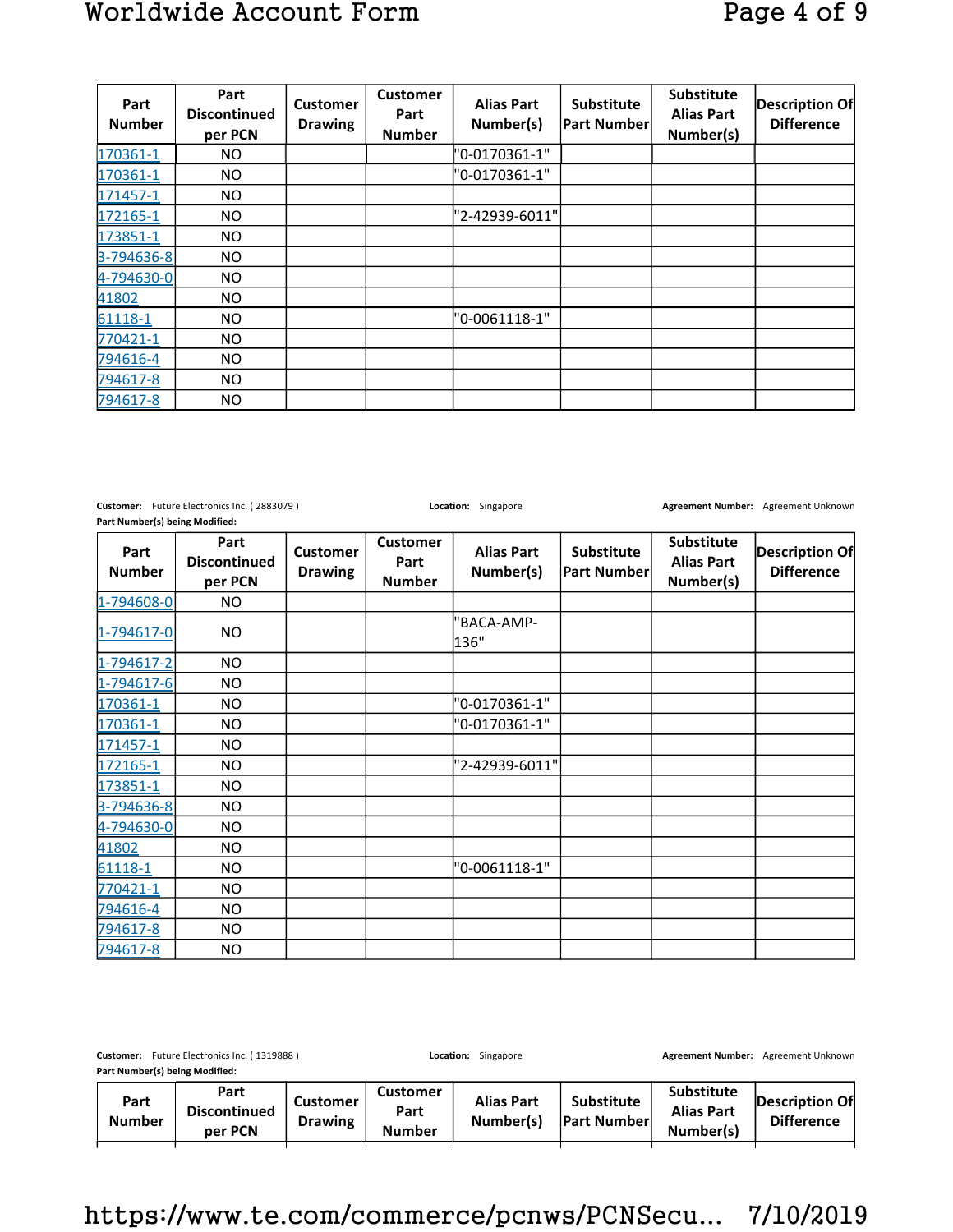| Part<br><b>Number</b> | Part<br><b>Discontinued</b><br>per PCN | <b>Customer</b><br><b>Drawing</b> | <b>Customer</b><br>Part<br><b>Number</b> | <b>Alias Part</b><br>Number(s) | Substitute<br><b>Part Number</b> | <b>Substitute</b><br><b>Alias Part</b><br>Number(s) | Description Of<br><b>Difference</b> |
|-----------------------|----------------------------------------|-----------------------------------|------------------------------------------|--------------------------------|----------------------------------|-----------------------------------------------------|-------------------------------------|
| 1-480270-0            | NO.                                    |                                   |                                          | "1-0480270-0"                  |                                  |                                                     |                                     |
| 1-794608-0            | NO.                                    |                                   |                                          |                                |                                  |                                                     |                                     |
| 1-794617-0            | NO.                                    |                                   |                                          | "BACA-AMP-<br>136"             |                                  |                                                     |                                     |
| 1-794617-2            | NO.                                    |                                   |                                          |                                |                                  |                                                     |                                     |
| 1-794617-6            | NO.                                    |                                   |                                          |                                |                                  |                                                     |                                     |
| 170361-1              | NO.                                    |                                   |                                          | "0-0170361-1"                  |                                  |                                                     |                                     |
| 170361-1              | NO.                                    |                                   |                                          | "0-0170361-1"                  |                                  |                                                     |                                     |
| 171457-1              | NO.                                    |                                   |                                          |                                |                                  |                                                     |                                     |
| 172165-1              | NO.                                    |                                   |                                          | "2-42939-6011"                 |                                  |                                                     |                                     |
| 173851-1              | NO.                                    |                                   |                                          |                                |                                  |                                                     |                                     |
| 3-794636-8            | NO.                                    |                                   |                                          |                                |                                  |                                                     |                                     |
| 4-794630-0            | NO.                                    |                                   |                                          |                                |                                  |                                                     |                                     |
| 41802                 | <b>NO</b>                              |                                   |                                          |                                |                                  |                                                     |                                     |
| 61118-1               | NO.                                    |                                   |                                          | "0-0061118-1"                  |                                  |                                                     |                                     |
| 770421-1              | NO.                                    |                                   |                                          |                                |                                  |                                                     |                                     |
| 794616-4              | NO.                                    |                                   |                                          |                                |                                  |                                                     |                                     |
| 794617-8              | NO.                                    |                                   |                                          |                                |                                  |                                                     |                                     |
| 794617-8              | NO.                                    |                                   |                                          |                                |                                  |                                                     |                                     |

**Part Number(s) being Modified:** 

**Customer:** Future Electronics Inc ( 1290208 ) **Location:** Southaven **Agreement Number: FUTAGR001 Agreement Number:** FUTAGR001

| Part<br><b>Number</b> | Part<br><b>Discontinued</b><br>per PCN | <b>Customer</b><br><b>Drawing</b> | <b>Customer</b><br>Part<br><b>Number</b> | <b>Alias Part Number(s)</b>                                           | Substitute<br>Part<br><b>Number</b> | Substitute<br><b>Alias Part</b><br>Number(s) | <b>Description</b><br>Of Difference |
|-----------------------|----------------------------------------|-----------------------------------|------------------------------------------|-----------------------------------------------------------------------|-------------------------------------|----------------------------------------------|-------------------------------------|
| 1-1123723-3           | NO.                                    |                                   |                                          |                                                                       |                                     |                                              |                                     |
| 1-480270-0            | NO.                                    |                                   |                                          | "1-0480270-0"                                                         |                                     |                                              |                                     |
| 1-794608-0            | NO.                                    |                                   |                                          |                                                                       |                                     |                                              |                                     |
| 1-794617-0            | <b>NO</b>                              |                                   |                                          | "BACA-AMP-136"                                                        |                                     |                                              |                                     |
| 1-794617-2            | <b>NO</b>                              |                                   |                                          |                                                                       |                                     |                                              |                                     |
| 1-794617-6            | NO.                                    |                                   |                                          |                                                                       |                                     |                                              |                                     |
| 1432790-1             | NO                                     |                                   |                                          |                                                                       |                                     |                                              |                                     |
| 1432869-1             | NO.                                    |                                   |                                          |                                                                       |                                     |                                              |                                     |
| 1445049-4             | NO.                                    |                                   |                                          |                                                                       |                                     |                                              |                                     |
| 172165-1              | NO.                                    |                                   |                                          | "2-42939-6011"                                                        |                                     |                                              |                                     |
| 1744144-1             | <b>NO</b>                              |                                   |                                          |                                                                       |                                     |                                              |                                     |
| 175977-2              | <b>NO</b>                              |                                   |                                          |                                                                       |                                     |                                              |                                     |
| 177915-1              | NO.                                    |                                   |                                          |                                                                       |                                     |                                              |                                     |
| 178602-2              | NO                                     |                                   |                                          |                                                                       |                                     |                                              |                                     |
| 2-794617-4            | NO.                                    |                                   |                                          |                                                                       |                                     |                                              |                                     |
| 3-794636-8            | NO.                                    |                                   |                                          |                                                                       |                                     |                                              |                                     |
| 350851-1              | <b>NO</b>                              |                                   |                                          | "0-0350851-1",<br>"2021755", "CU3086-<br>000", "AMPS-0-<br>0350851-1" |                                     |                                              |                                     |
| 4-794630-0            | <b>NO</b>                              |                                   |                                          |                                                                       |                                     |                                              |                                     |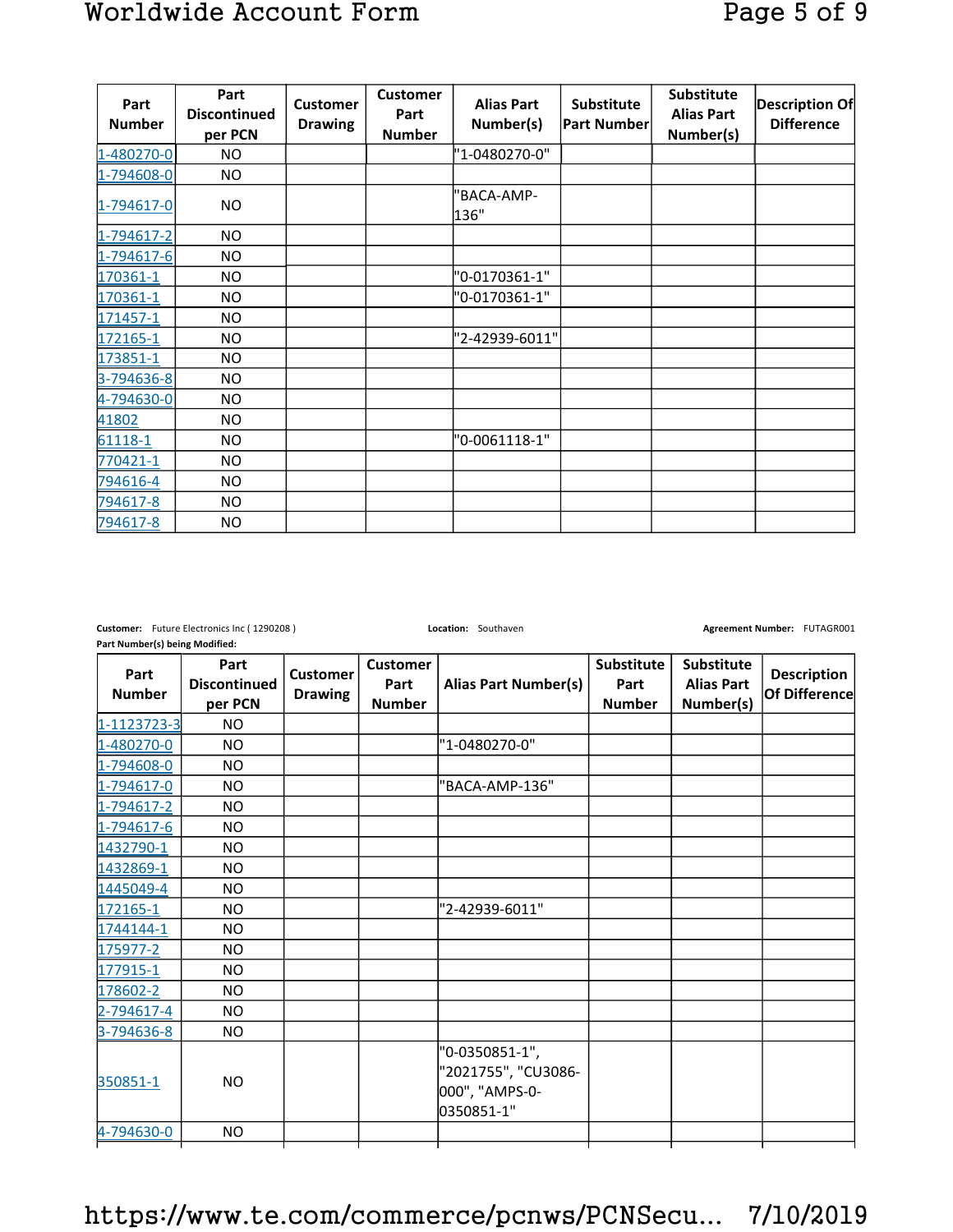# Worldwide Account Form Page 6 of 9

| Part<br><b>Number</b> | Part<br><b>Discontinued</b><br>per PCN | <b>Customer</b><br><b>Drawing</b> | <b>Customer</b><br>Part<br><b>Number</b> | <b>Alias Part Number(s)</b> | Substitute<br>Part<br><b>Number</b> | Substitute<br><b>Alias Part</b><br>Number(s) | <b>Description</b><br>Of Difference |
|-----------------------|----------------------------------------|-----------------------------------|------------------------------------------|-----------------------------|-------------------------------------|----------------------------------------------|-------------------------------------|
| 4-794636-6            | NO.                                    |                                   |                                          |                             |                                     |                                              |                                     |
| 41802                 | NO.                                    |                                   |                                          |                             |                                     |                                              |                                     |
| 61118-1               | NO.                                    |                                   |                                          | "0-0061118-1"               |                                     |                                              |                                     |
| 62935-1               | NO.                                    |                                   |                                          |                             |                                     |                                              |                                     |
| 770421-1              | NO.                                    |                                   |                                          |                             |                                     |                                              |                                     |
| 794616-4              | NO.                                    |                                   |                                          |                             |                                     |                                              |                                     |
| 794616-6              | NO.                                    |                                   |                                          |                             |                                     |                                              |                                     |
| 794617-8              | NO.                                    |                                   |                                          |                             |                                     |                                              |                                     |

**Customer:** Future Electronics UK ( 2833922 ) **Location: Hayes Mexican Agreement Number:** Agreement Unknown

**Part Number(s) being Modified:** 

| Part<br><b>Number</b> | Part<br><b>Discontinued</b><br>per PCN | <b>Customer</b><br><b>Drawing</b> | <b>Customer</b><br>Part<br><b>Number</b> | <b>Alias Part</b><br>Number(s) | <b>Substitute</b><br><b>Part Number</b> | Substitute<br><b>Alias Part</b><br>Number(s) | Description Of<br><b>Difference</b> |
|-----------------------|----------------------------------------|-----------------------------------|------------------------------------------|--------------------------------|-----------------------------------------|----------------------------------------------|-------------------------------------|
| $1 - 794617 - 0$      | NO.                                    |                                   |                                          | l"BACA-AMP-<br>136"            |                                         |                                              |                                     |
| 4-794630-0            | NO.                                    |                                   |                                          |                                |                                         |                                              |                                     |
| 61118-1               | NO.                                    |                                   |                                          | "0-0061118-1"                  |                                         |                                              |                                     |
| 794617-8              | NO.                                    |                                   |                                          |                                |                                         |                                              |                                     |

**Customer:** Future Electronics EDC Services ( 2944409 ) **Location:** Leipzig **Agreement Number:** Agreement Unknown **Part Number(s) being Modified:** 

| Part<br><b>Number</b> | Part<br><b>Discontinued</b><br>per PCN | <b>Customer</b><br><b>Drawing</b> | <b>Customer</b> | <b>Alias Part</b>  | Substitute Substitute Alias Description Of<br> Part Number  Number(s)   Part Number Part Number(s) | <b>Difference</b> |
|-----------------------|----------------------------------------|-----------------------------------|-----------------|--------------------|----------------------------------------------------------------------------------------------------|-------------------|
| $1 - 1123723 - 3$     | NO.                                    |                                   |                 |                    |                                                                                                    |                   |
| $1-794617-0$          | NO.                                    |                                   |                 | "BACA-AMP-<br>136" |                                                                                                    |                   |
| 172165-1              | NO.                                    |                                   |                 | "2-42939-<br>6011" |                                                                                                    |                   |
| 4-794630-0            | NO.                                    |                                   |                 |                    |                                                                                                    |                   |
| 794617-8              | NO.                                    |                                   |                 |                    |                                                                                                    |                   |

| <b>Customer:</b><br>Part Number(s) being Modified: | Future Electronics Inc (3181982)       |                                   |          | Location: Cheshire |                                                                                                                         | Agreement Number: Agreement Unknown |
|----------------------------------------------------|----------------------------------------|-----------------------------------|----------|--------------------|-------------------------------------------------------------------------------------------------------------------------|-------------------------------------|
| Part<br><b>Number</b>                              | Part<br>Discontinued per<br><b>PCN</b> | <b>Customer</b><br><b>Drawing</b> | Customer |                    | Alias Part   Substitute   Substitute Alias   Description Of  <br> Part Number  Number(s)   Part Number   Part Number(s) | <b>Difference</b>                   |
| 177915-2                                           | NO                                     |                                   |          |                    |                                                                                                                         |                                     |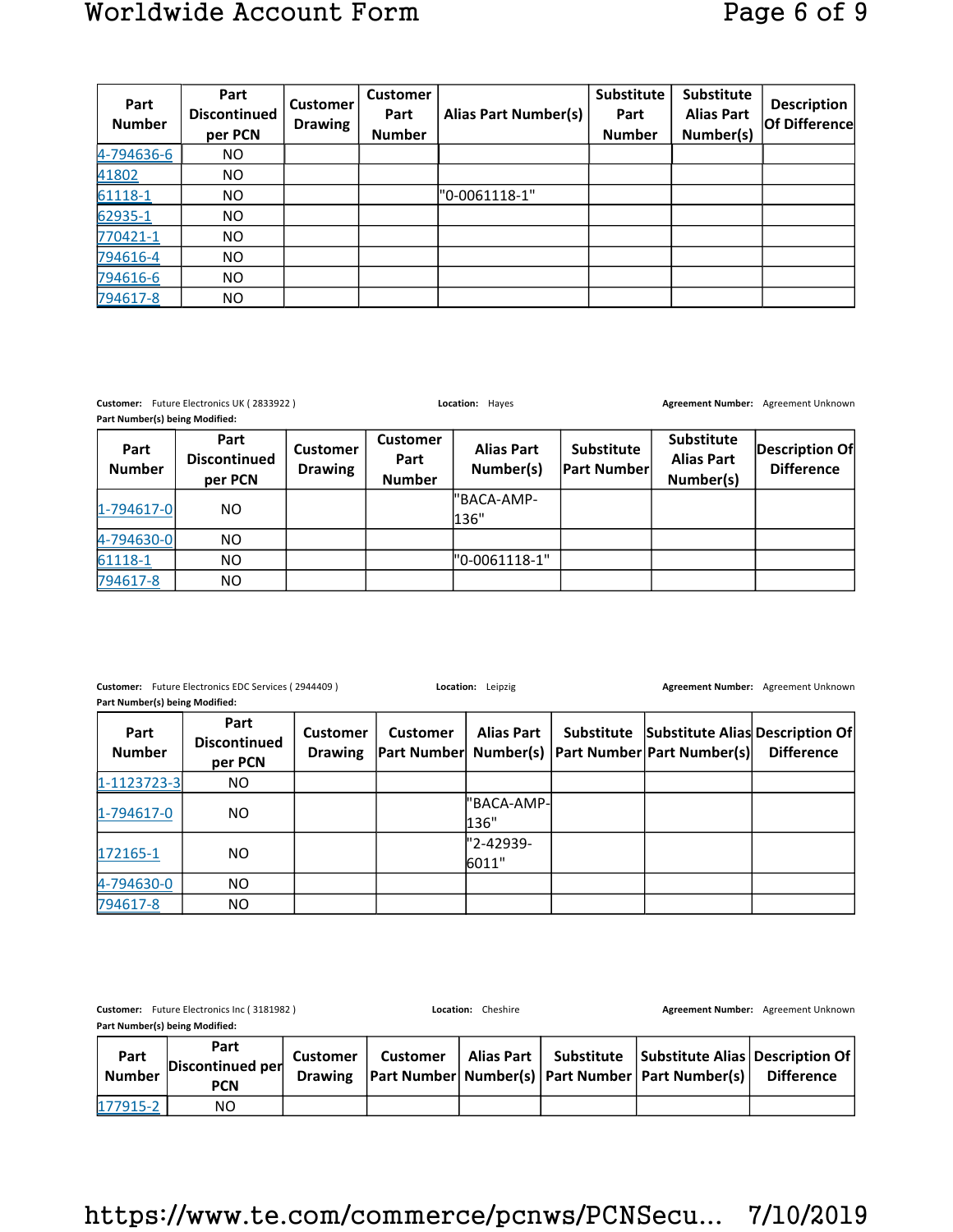# Worldwide Account Form Page 7 of 9

|                                | Customer: Future Electronics Ltd (1307660) |                                   |                 | Location: Egham    |  |                                                                                                                        | Agreement Number: Agreement Unknown |
|--------------------------------|--------------------------------------------|-----------------------------------|-----------------|--------------------|--|------------------------------------------------------------------------------------------------------------------------|-------------------------------------|
| Part Number(s) being Modified: |                                            |                                   |                 |                    |  |                                                                                                                        |                                     |
| Part<br><b>Number</b>          | Part<br><b>Discontinued</b><br>per PCN     | <b>Customer</b><br><b>Drawing</b> | <b>Customer</b> |                    |  | Alias Part   Substitute   Substitute Alias   Description Of  <br> Part Number  Number(s)  Part Number   Part Number(s) | <b>Difference</b>                   |
| $1 - 794617 - 0$               | NO.                                        |                                   |                 | "BACA-<br>AMP-136" |  |                                                                                                                        |                                     |

|                       | Customer: Future Electronics Inc. (2883079)<br>Part Number(s) being Modified: |                                   |                                          | Location: Singapore            |                                         |                                                     | Agreement Number: Agreement Unknown |  |  |
|-----------------------|-------------------------------------------------------------------------------|-----------------------------------|------------------------------------------|--------------------------------|-----------------------------------------|-----------------------------------------------------|-------------------------------------|--|--|
| Part<br><b>Number</b> | Part<br><b>Discontinued</b><br>per PCN                                        | <b>Customer</b><br><b>Drawing</b> | <b>Customer</b><br>Part<br><b>Number</b> | <b>Alias Part</b><br>Number(s) | <b>Substitute</b><br><b>Part Number</b> | <b>Substitute</b><br><b>Alias Part</b><br>Number(s) | Description Of<br><b>Difference</b> |  |  |
| 1-794608-0            | <b>NO</b>                                                                     |                                   |                                          |                                |                                         |                                                     |                                     |  |  |
| $1 - 794617 - 0$      | NO.                                                                           |                                   |                                          | 'BACA-AMP-<br>136"             |                                         |                                                     |                                     |  |  |
| 1-794617-2            | NO.                                                                           |                                   |                                          |                                |                                         |                                                     |                                     |  |  |
| $1 - 794617 - 6$      | NO.                                                                           |                                   |                                          |                                |                                         |                                                     |                                     |  |  |
| 170361-1              | <b>NO</b>                                                                     |                                   |                                          | "0-0170361-1"                  |                                         |                                                     |                                     |  |  |
| 170361-1              | <b>NO</b>                                                                     |                                   |                                          | "0-0170361-1"                  |                                         |                                                     |                                     |  |  |
| 171457-1              | NO                                                                            |                                   |                                          |                                |                                         |                                                     |                                     |  |  |
| 172165-1              | NO.                                                                           |                                   |                                          | "2-42939-6011"                 |                                         |                                                     |                                     |  |  |
| 173851-1              | NO.                                                                           |                                   |                                          |                                |                                         |                                                     |                                     |  |  |
| 3-794636-8            | NO                                                                            |                                   |                                          |                                |                                         |                                                     |                                     |  |  |
| 4-794630-0            | NO.                                                                           |                                   |                                          |                                |                                         |                                                     |                                     |  |  |
| 41802                 | NO                                                                            |                                   |                                          |                                |                                         |                                                     |                                     |  |  |
| 61118-1               | NO.                                                                           |                                   |                                          | "0-0061118-1"                  |                                         |                                                     |                                     |  |  |
| 770421-1              | NO.                                                                           |                                   |                                          |                                |                                         |                                                     |                                     |  |  |
| 794616-4              | NO                                                                            |                                   |                                          |                                |                                         |                                                     |                                     |  |  |
| 794617-8              | NO.                                                                           |                                   |                                          |                                |                                         |                                                     |                                     |  |  |
| 794617-8              | <b>NO</b>                                                                     |                                   |                                          |                                |                                         |                                                     |                                     |  |  |

**Customer:** Future Electronics Ltd ( 2895038 ) **Location:** Leipzig **Agreement Number:** Agreement Unknown **Part Number(s) being Modified:** 

| Part<br><b>Number</b> | Part<br><b>Discontinued</b><br>per PCN | <b>Customer</b><br><b>Drawing</b> | <b>Customer</b><br>Part<br><b>Number</b> | <b>Alias Part Number(s)</b> | <b>Substitute</b><br>Part<br><b>Number</b> | Substitute<br><b>Alias Part</b><br>Number(s) | <b>Description</b><br>Of Difference |
|-----------------------|----------------------------------------|-----------------------------------|------------------------------------------|-----------------------------|--------------------------------------------|----------------------------------------------|-------------------------------------|
| 1-480270-0            | NO.                                    |                                   |                                          | l"1-0480270-0"              |                                            |                                              |                                     |
| 1-794608-0            | NO.                                    |                                   |                                          |                             |                                            |                                              |                                     |
| $1 - 794617 - 0$      | NO.                                    |                                   |                                          | "BACA-AMP-136"              |                                            |                                              |                                     |
| $1-794617-2$          | NO.                                    |                                   |                                          |                             |                                            |                                              |                                     |
| $1 - 794617 - 6$      | NO.                                    |                                   |                                          |                             |                                            |                                              |                                     |
| 160533-2              | NO.                                    |                                   |                                          |                             |                                            |                                              |                                     |
|                       |                                        |                                   |                                          |                             |                                            |                                              |                                     |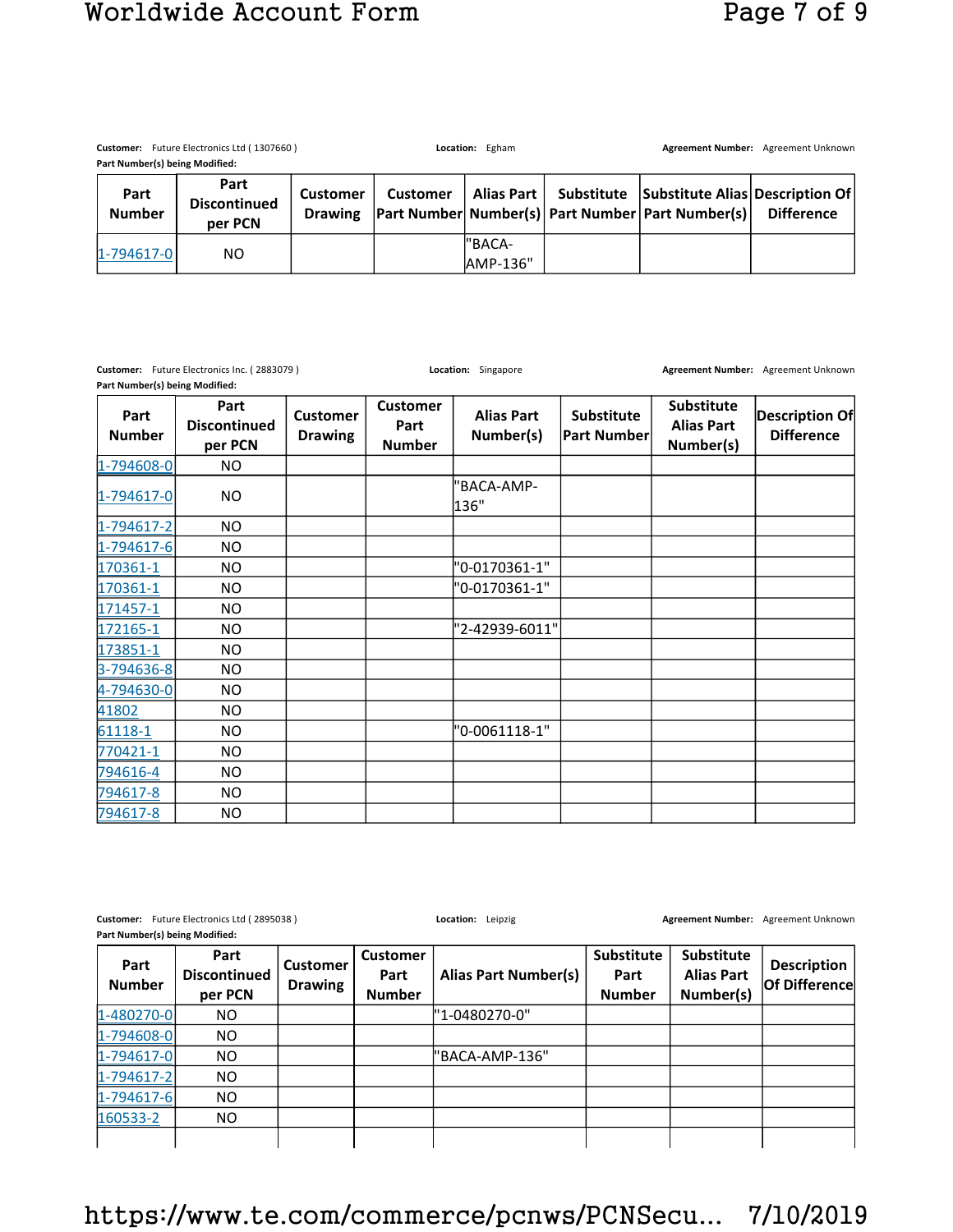| Part<br><b>Number</b> | Part<br><b>Discontinued</b><br>per PCN | <b>Customer</b><br><b>Drawing</b> | <b>Customer</b><br>Part<br><b>Number</b> | <b>Alias Part Number(s)</b>                                           | Substitute<br>Part<br><b>Number</b> | <b>Substitute</b><br><b>Alias Part</b><br>Number(s) | <b>Description</b><br><b>Of Difference</b> |
|-----------------------|----------------------------------------|-----------------------------------|------------------------------------------|-----------------------------------------------------------------------|-------------------------------------|-----------------------------------------------------|--------------------------------------------|
| 172165-1              | NO.                                    |                                   |                                          | "2-42939-6011"                                                        |                                     |                                                     |                                            |
| 175977-2              | NO.                                    |                                   |                                          |                                                                       |                                     |                                                     |                                            |
| 178602-2              | NO.                                    |                                   |                                          |                                                                       |                                     |                                                     |                                            |
| $2 - 794617 - 4$      | NO.                                    |                                   |                                          |                                                                       |                                     |                                                     |                                            |
| 350851-1              | <b>NO</b>                              |                                   |                                          | "0-0350851-1",<br>"2021755", "CU3086-<br>000", "AMPS-0-<br>0350851-1" |                                     |                                                     |                                            |
| 4-794630-0            | NO.                                    |                                   |                                          |                                                                       |                                     |                                                     |                                            |
| 61118-1               | NO                                     |                                   |                                          | "0-0061118-1"                                                         |                                     |                                                     |                                            |
| 770421-1              | NO.                                    |                                   |                                          |                                                                       |                                     |                                                     |                                            |
| 794616-4              | NO.                                    |                                   |                                          |                                                                       |                                     |                                                     |                                            |
| 794616-6              | NO.                                    |                                   |                                          |                                                                       |                                     |                                                     |                                            |
| 794617-8              | NO.                                    |                                   |                                          |                                                                       |                                     |                                                     |                                            |
| 925075                | NO.                                    |                                   |                                          |                                                                       |                                     |                                                     |                                            |

**Customer:** Future Electronics Inc ( 184927 ) **Location:** Pointe Claire **Agreement Number: FUTAGR002 Agreement Number:** FUTAGR002 **Part Number(s) being Modified:** 

| Part<br><b>Number</b> | Part<br><b>Discontinued</b><br>per PCN | <b>Customer</b><br><b>Drawing</b> | <b>Customer</b><br>Part<br><b>Number</b> | <b>Alias Part Number(s)</b>                                           | Substitute<br>Part<br><b>Number</b> | Substitute<br><b>Alias Part</b><br>Number(s) | <b>Description</b><br>Of Difference |
|-----------------------|----------------------------------------|-----------------------------------|------------------------------------------|-----------------------------------------------------------------------|-------------------------------------|----------------------------------------------|-------------------------------------|
| 1-1123723-3           | <b>NO</b>                              |                                   |                                          |                                                                       |                                     |                                              |                                     |
| 1-480270-0            | <b>NO</b>                              |                                   |                                          | "1-0480270-0"                                                         |                                     |                                              |                                     |
| 1-794608-0            | N <sub>O</sub>                         |                                   |                                          |                                                                       |                                     |                                              |                                     |
| 1-794617-0            | <b>NO</b>                              |                                   |                                          | "BACA-AMP-136"                                                        |                                     |                                              |                                     |
| 1-794617-2            | <b>NO</b>                              |                                   |                                          |                                                                       |                                     |                                              |                                     |
| 1-794617-6            | NO.                                    |                                   |                                          |                                                                       |                                     |                                              |                                     |
| 1432790-1             | NO                                     |                                   |                                          |                                                                       |                                     |                                              |                                     |
| 1432868-1             | NO.                                    |                                   |                                          |                                                                       |                                     |                                              |                                     |
| 1432869-1             | NO                                     |                                   |                                          |                                                                       |                                     |                                              |                                     |
| 1445049-4             | NO                                     |                                   |                                          |                                                                       |                                     |                                              |                                     |
| 1744144-1             | NO                                     |                                   |                                          |                                                                       |                                     |                                              |                                     |
| 177915-1              | NO.                                    |                                   |                                          |                                                                       |                                     |                                              |                                     |
| 3-794636-8            | <b>NO</b>                              |                                   |                                          |                                                                       |                                     |                                              |                                     |
| 350851-1              | <b>NO</b>                              |                                   |                                          | "0-0350851-1",<br>"2021755", "CU3086-<br>000", "AMPS-0-<br>0350851-1" |                                     |                                              |                                     |
| 4-794630-0            | <b>NO</b>                              |                                   |                                          |                                                                       |                                     |                                              |                                     |
| 4-794636-6            | NO.                                    |                                   |                                          |                                                                       |                                     |                                              |                                     |
| 41802                 | NO.                                    |                                   |                                          |                                                                       |                                     |                                              |                                     |
| 61118-1               | <b>NO</b>                              |                                   |                                          | "0-0061118-1"                                                         |                                     |                                              |                                     |
| 62935-1               | NO.                                    |                                   |                                          |                                                                       |                                     |                                              |                                     |
| 770421-1              | NO.                                    |                                   |                                          |                                                                       |                                     |                                              |                                     |
| 794616-4              | <b>NO</b>                              |                                   |                                          |                                                                       |                                     |                                              |                                     |
| 794616-6              | NO.                                    |                                   |                                          |                                                                       |                                     |                                              |                                     |
|                       |                                        |                                   |                                          |                                                                       |                                     |                                              |                                     |